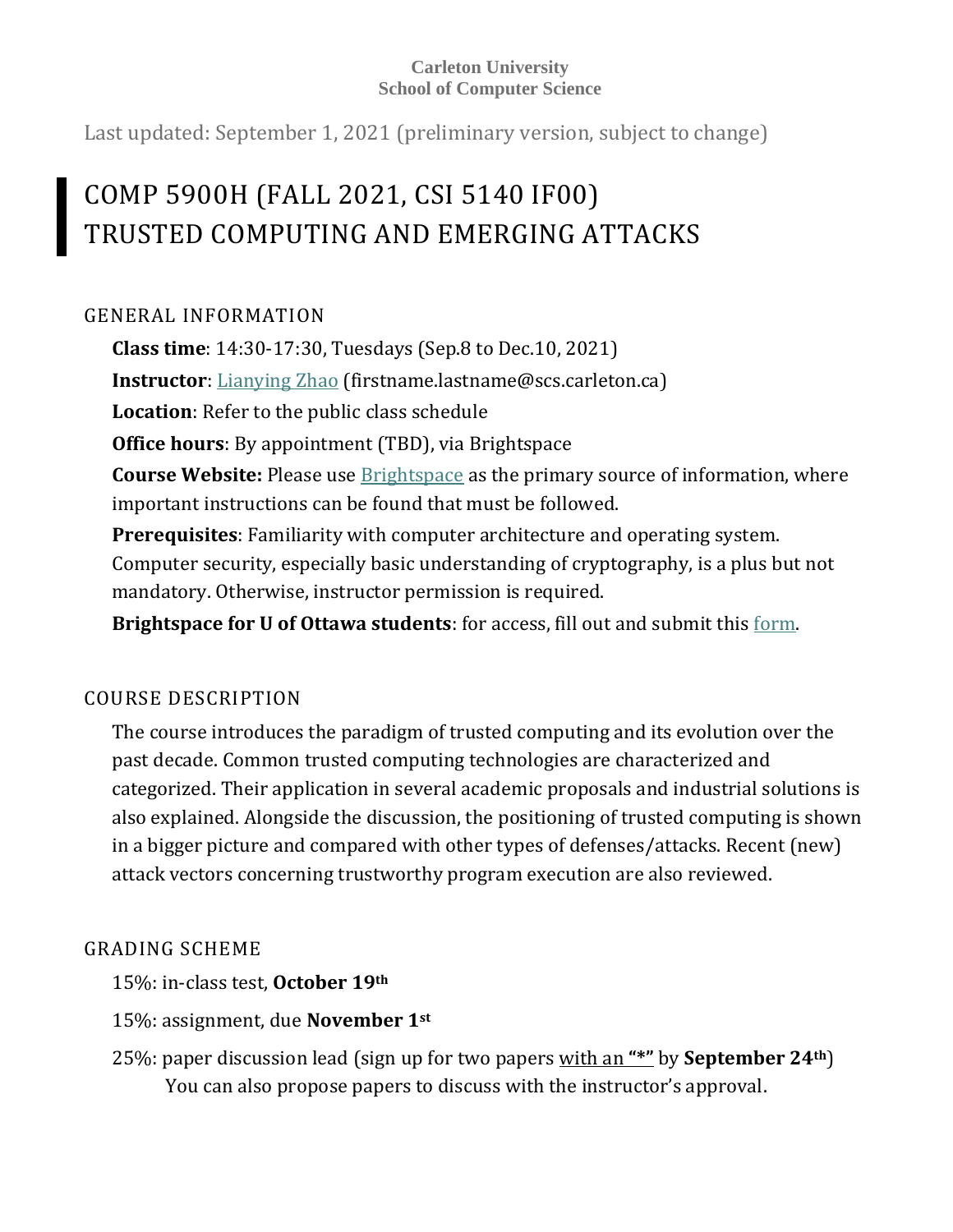Note: 10% is dedicated to the student's own original opinions about the discussed papers, including but not limited to criticisms, suggested improvements, limitations, and strengths.

#### 30%: course project

#### 15%: in-class participation

(5% for the student's own opinions expressed during the class)

Assignments and project reports submissions are handled electronically (i.e., through Brightspace) and there is no "grace period" with respect to a deadline - an assignment submitted even one minute after the deadline is late and subject to mark deductions.

# DETAILED TOPICS (TENTATIVE)

Important dates and deadlines can be foun[d here,](https://carleton.ca/registrar/registration/dates/academic-dates/) including class suspension for the fall break. Papers might be discussed in a different order and not all listed will be discussed. Max: **two** papers per class. There will be lectures in the first few weeks.

#### Week 1: Introduction to the course and trusted computing

- [The ten-page introduction to Trusted Computing](https://www.cs.ox.ac.uk/files/1873/RR-08-11.PDF)
- [Hardware-Based Trusted Computing Architectures for Isolation and Attestation](https://ieeexplore.ieee.org/document/7807249)
- [Trusted Execution Environment: What It is, and What It is Not](https://ieeexplore.ieee.org/document/7345265)

#### Week 2: Trust

- [Bootstrapping Trust in Commodity Computers](https://dl.acm.org/citation.cfm?id=1849988)
- [Reflections on Trusting Trust](https://dl.acm.org/citation.cfm?id=358210) (Turing Award lecture, 1984)
- [SafeKeeper: Protecting Web Passwords using Trusted Execution Environments](https://dl.acm.org/citation.cfm?id=3186101)

## Week 3: Application of TC technologies

- [Isolating Operating System Components with Intel SGX](http://dl.acm.org/citation.cfm?id=3007796) (**\***)
- [SCONE: Secure Linux Containers with Intel SGX](https://www.usenix.org/system/files/conference/osdi16/osdi16-arnautov.pdf) (**\***)
- [SGX-Tor: A Secure and Practical Tor Anonymity Network with SGX Enclaves](https://ieeexplore.ieee.org/document/8464097) (**\***)
- [EnclaveDB: A Secure Database using SGX](https://ieeexplore.ieee.org/document/8418608) (**\***)
- [SGX-Log: Securing System Logs with SGX](https://dl.acm.org/doi/10.1145/3052973.3053034) (**\***)
- [PROTC: PROTeCting Drone's Peripherals through ARM TrustZone](https://dl.acm.org/doi/10.1145/3086439.3086443)
- [Using ARM TrustZone to Build a Trusted Language Runtime for Mobile Applications](https://dl.acm.org/doi/10.1145/2541940.2541949) (**\***)

#### Week 4: Making TC technologies more adoptable/usable

- [Flicker: An Execution Infrastructure for TCB Minimization](https://dl.acm.org/citation.cfm?id=1352625) (**\***)
- [Glamdring: Automatic Application Partitioning for Intel SGX](https://www.usenix.org/system/files/conference/atc17/atc17-lind.pdf) (**\***)
- [TrustShadow: Secure Execution of Unmodified Applications with ARM TrustZone](https://dl.acm.org/citation.cfm?id=3081349) (**\***)
- [Occlum: Secure and Efficient Multitasking Inside a Single Enclave of Intel SGX](https://dl.acm.org/doi/pdf/10.1145/3373376.3378469)
- [Civet: An Efficient Java Partitioning Framework for Hardware Enclaves](https://www.usenix.org/system/files/sec20spring_tsai_prepub.pdf) (**\***)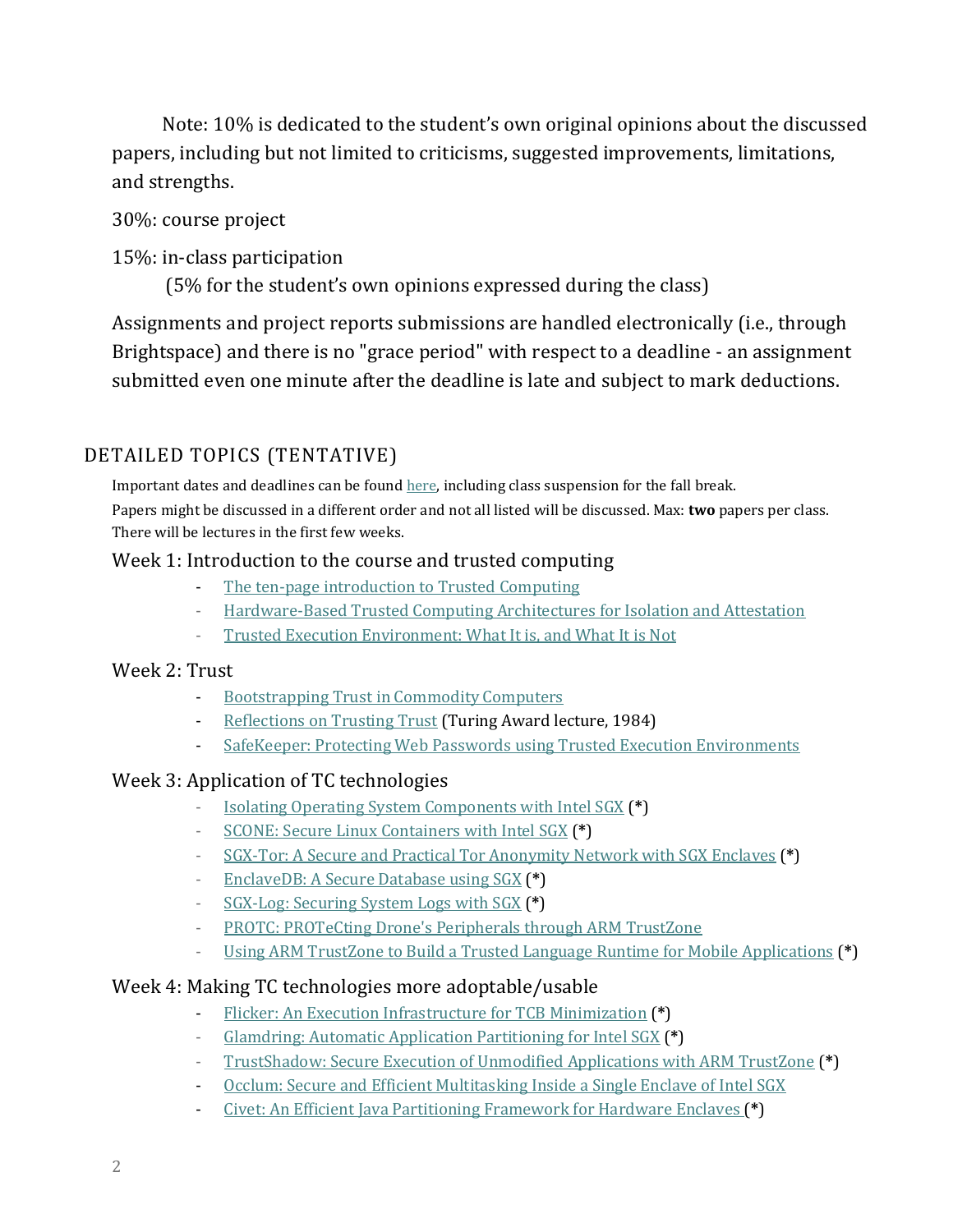- [vTZ: Virtualizing ARM TrustZone](https://www.usenix.org/system/files/conference/usenixsecurity17/sec17-hua.pdf) (**\***)

### Week 5: Side-channel attacks

- [Systematic Classification of Side-Channel Attacks:](https://ieeexplore.ieee.org/document/8141882) A Case Study for Mobile Devices
- [Foreshadow: Extracting the Keys to the Intel SGX Kingdom with Transient Out-of-Order](https://www.usenix.org/conference/usenixsecurity18/presentation/bulck)  [Execution](https://www.usenix.org/conference/usenixsecurity18/presentation/bulck) (**\***)
- [Meltdown: Reading Kernel Memory from User Space](https://www.usenix.org/conference/usenixsecurity18/presentation/lipp) (**\***)
- [Spectre Attacks: Exploiting Speculative Execution](https://ieeexplore.ieee.org/abstract/document/8835233) (**\***)

## Week 6: Internal misbehavior: memory attacks

- [SoK: Eternal War in Memory](https://ieeexplore.ieee.org/document/6547101) (**\***)
- [Memory Errors: The Past, the Present, and the Future](https://link.springer.com/chapter/10.1007/978-3-642-33338-5_5)
- [GRIFFIN: Guarding Control Flows Using Intel Processor Trace](https://dl.acm.org/doi/10.1145/3093337.3037716) (\*)
- [C-FLAT: Control-Flow Attestation for Embedded Systems Software](https://dl.acm.org/doi/abs/10.1145/2976749.2978358) (\*)
- [PTAuth: Temporal Memory Safety via Robust Points-to Authentication](https://www.usenix.org/system/files/sec21summer_mirzazade.pdf) (\*)
- **In-class test**

# Week 7: No classes (Fall Break)

# Week 8: Human authenticating machine

- [Turtles All The Way Down: Research Challenges in User-Based Attestation](https://www.usenix.org/legacy/event/hotsec07/tech/full_papers/mccune/mccune.pdf)
- [Stark: Tamperproof Authentication to Resist Keylogging](https://fc13.ifca.ai/proc/9-1.pdf) (**\***)
- [Evil maid goes after PGP whole disk encryption](https://dl.acm.org/citation.cfm?id=1854103)
- [PRISM/ Human-Verifiable Code Execution](https://netsec.ethz.ch/publications/papers/PRISM-2007.pdf) (\*)

## Week 9: State continuity

- [Memoir: Practical state continuity for protected modules](https://www.microsoft.com/en-us/research/publication/memoir-practical-state-continuity-for-protected-modules/) (**\***)
- [ROTE: Rollback Protection for Trusted Execution](https://www.usenix.org/system/files/conference/usenixsecurity17/sec17-matetic.pdf) (**\***)
- [Ariadne: A Minimal Approach to State Continuity](https://www.usenix.org/system/files/conference/usenixsecurity16/sec16_paper_strackx.pdf) (**\***)

## Week 10: Secure input/output

- [SeCloak: ARM TrustZone-based Mobile Peripheral Control](https://dl.acm.org/doi/10.1145/3210240.3210334)
- [Building trusted path on untrusted device drivers for mobile devices](https://dl.acm.org/citation.cfm?id=2637225) (**\***)
- [TruZ-Droid: Integrating TrustZone with Mobile Operating System](https://dl.acm.org/citation.cfm?id=3210338) (**\***)
- [Establishing Trusted I/O Paths for SGX Client Systems with Aurora](https://ieeexplore.ieee.org/document/8859293) (\*)

## Week 11: Proposed hardware improvements

- Isolation[: Iso-X: A Flexible Architecture for Hardware-Managed Isolated Execution](https://ieeexplore.ieee.org/document/7011388) (**\***)
- Memory safety: [HAFIX: Hardware-Assisted Flow Integrity Extension](https://ieeexplore.ieee.org/abstract/document/7167258) (\*)
- Integrity monitoring: [Co-processor-based Behavior Monitoring: Application to the](https://dl.acm.org/doi/10.1145/3134600.3134622)  [Detection of Attacks Against the System Management Mode](https://dl.acm.org/doi/10.1145/3134600.3134622) (\*)
- Integrity monitoring: [CPU Transparent Protection of OS Kernel and Hypervisor Integrity](https://dl.acm.org/doi/abs/10.1145/2508148.2485956)  [with Programmable DRAM](https://dl.acm.org/doi/abs/10.1145/2508148.2485956) (\*)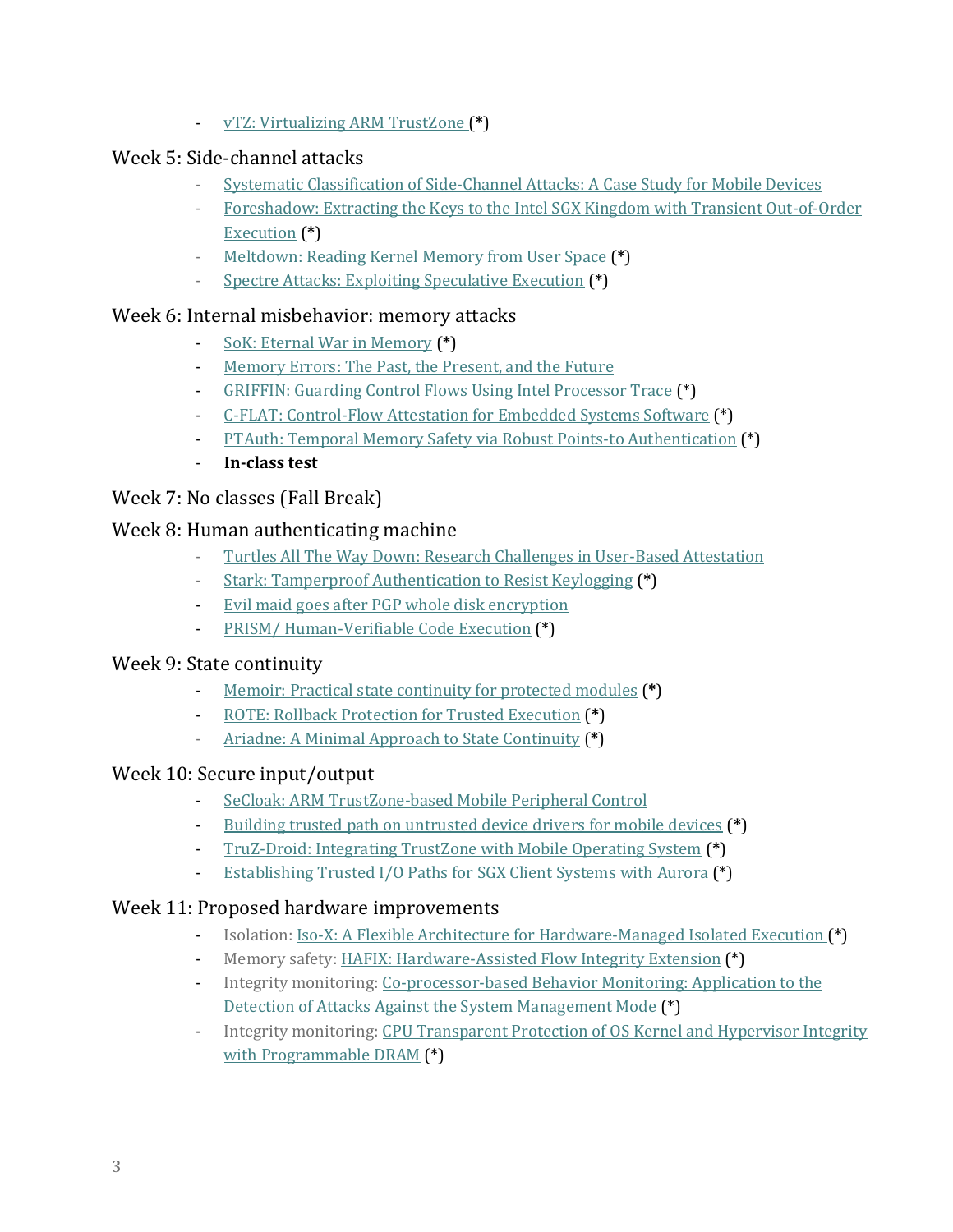#### Week 12: Proposals based on existing hardware support

- [PixelVault: Using GPUs for Securing Cryptographic Operations](https://dl.acm.org/citation.cfm?id=2660316&dl=ACM&coll=DL) (**\***)
- [Graviton: Trusted Execution Environments on GPUs](https://www.usenix.org/system/files/osdi18-volos.pdf) (**\***)
- [SICE: A Hardware-Level Strongly Isolated Computing Environment for x86 Multi-core](https://dl.acm.org/doi/10.1145/2046707.2046752)  [Platforms](https://dl.acm.org/doi/10.1145/2046707.2046752) (\*)

#### Week 13: Project presentations

# INFORMATION ON ACADEMIC ACCOMMODATIONS

**Student Academic Integrity Policy.** Every student should be familiar with the Carleton University student academic integrity policy. A student found in violation of academic integrity standards may be awarded penalties which range from a reprimand to receiving a grade of *F* in the course or even being expelled from the program or University. Examples of punishable offences include: plagiarism and unauthorized co-operation or collaboration. Information on this policy may be found [here.](https://carleton.ca/registrar/academic-integrity/) 

**Plagiarism.** As defined by Senate, "plagiarism is presenting, whether intentional or not, the ideas, expression of ideas or work of others as one's own". Such reported offences will be reviewed by the office of the Dean of Science. Standard penalty guidelines can be foun[d here.](https://science.carleton.ca/academic-integrity/)

Direct *copy-and-paste* of any content will be treated as plagiarism, regardless of whether the source of the content has been cited.

**Unauthorized Co-operation or Collaboration**. Senate policy states that "to ensure fairness and equity in assessment of term work, students shall not co-operate or collaborate in the completion of an academic assignment, in whole or in part, when the instructor has indicated that the assignment is to be completed on an individual basis". Please refer to the instructions of a specific assignment and/or the instructor concerning this issue.

**Religious & Pregnancy obligation.** Please contact your instructor with any requests for academic accommodation during the first two weeks of class, or as soon as possible after the need for accommodation is known to exist. For more details, visit th[e Equity Services](https://carleton.ca/womensstudies/resources-and-links/equity-services/) website: <http://carleton.ca/equity/wp-content/uploads/Student-Guide-to-Academic-Accommodation.pdf> For religious obligation, visit: [https://carleton.ca/equity/focus/discrimination-harassment/religious](https://carleton.ca/equity/focus/discrimination-harassment/religious-spiritual-observances/)[spiritual-observances/](https://carleton.ca/equity/focus/discrimination-harassment/religious-spiritual-observances/)

**Academic Accommodations for Students with Disabilities.** If you have a documented disability requiring academic accommodations in this course, please contact the Paul Menton Centre for Students with Disabilities (PMC) at 613-520-6608 or [pmc@carleton.ca](mailto:pmc@carleton.ca) for a formal evaluation or contact your PMC coordinator to send your instructor your Letter of Accommodation at the beginning of the term. You must also contact the PMC no later than two weeks before the first in-class scheduled test or exam requiring accommodation (if applicable). After requesting accommodation from PMC, meet with your instructor as soon as possible to ensure accommodation arrangements are made. For more details, visit the [Paul Menton Centre website.](http://carleton.ca/pmc)